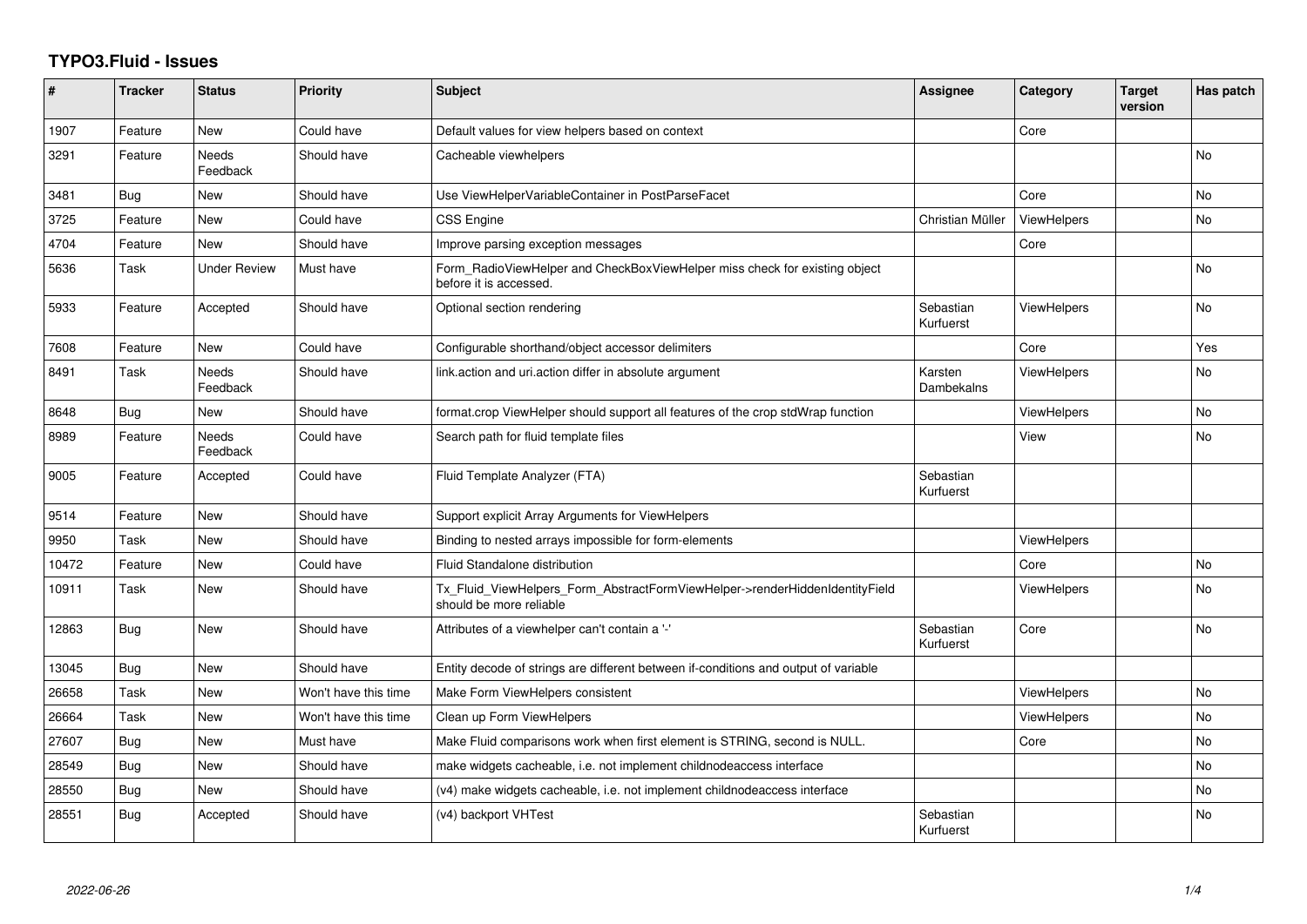| ∦     | <b>Tracker</b> | <b>Status</b>            | <b>Priority</b> | <b>Subject</b>                                                                                              | <b>Assignee</b>             | Category           | <b>Target</b><br>version | Has patch |
|-------|----------------|--------------------------|-----------------|-------------------------------------------------------------------------------------------------------------|-----------------------------|--------------------|--------------------------|-----------|
| 28552 | Bug            | New                      | Should have     | (v5) write ViewHelper test for compiled run; adjust functional test to do two passes<br>(uncached & cached) |                             |                    |                          | No        |
| 28553 | <b>Bug</b>     | New                      | Should have     | improve XHProf test setup                                                                                   |                             |                    |                          | No        |
| 28554 | Bug            | New                      | Should have     | (v4) implement feature flag to disable caching                                                              |                             |                    |                          | No        |
| 30555 | Feature        | New                      | Could have      | Make TagBuilder more extensible                                                                             |                             | Core               |                          | No        |
| 30937 | Bug            | <b>New</b>               | Should have     | CropViewHelper stringToTruncate can't be supplied so it can't be easily extended                            |                             | ViewHelpers        |                          | Yes       |
| 31955 | Feature        | New                      | Should have     | f:uri.widget                                                                                                |                             | Widgets            |                          | No        |
| 32035 | Task           | New                      | Should have     | Improve fluid error messages                                                                                |                             | Core               |                          | Yes       |
| 33215 | Feature        | New                      | Should have     | RFC: Dynamic values in ObjectAccess paths                                                                   |                             |                    |                          | No        |
| 33394 | Feature        | Needs<br>Feedback        | Should have     | Logical expression parser for BooleanNode                                                                   | <b>Tobias Liebig</b>        | Core               |                          | No        |
| 33551 | Bug            | New                      | Must have       | View helper values break out of a partial scope                                                             | Sebastian<br>Kurfuerst      | Core               |                          | No        |
| 33628 | Bug            | <b>Needs</b><br>Feedback | Must have       | Multicheckboxes (multiselect) for Collections don't work                                                    | Christian Müller            | ViewHelpers        |                          | No.       |
| 34309 | Task           | New                      | Could have      | Unknown ViewHelpers cause exception - should be handled more graceful                                       |                             | ViewHelpers        |                          | No.       |
| 34682 | Bug            | <b>Under Review</b>      | Should have     | Radio Button missing checked on validation error                                                            |                             | ViewHelpers        |                          | No        |
| 36410 | Feature        | New                      | Should have     | Allow templates to send arguments back to layout                                                            |                             | <b>ViewHelpers</b> |                          | No        |
| 36559 | Feature        | New                      | Could have      | New widget progress bar                                                                                     |                             |                    |                          | Yes       |
| 36655 | Bug            | <b>New</b>               | Should have     | <b>Pagination Links</b>                                                                                     |                             | Widgets            |                          | No.       |
| 36662 | <b>Bug</b>     | Needs<br>Feedback        | Should have     | Checked state isn't always correct when property is collection                                              | Kevin Ulrich<br>Moschallski | ViewHelpers        | 1.1.1                    | No        |
| 37095 | Feature        | New                      | Should have     | It should be possible to set a different template on a Fluid TemplateView inside an<br>action               | Christopher<br>Hlubek       |                    |                          | No        |
| 37619 | Bug            | New                      | Should have     | Fatal Error when using variable in name attribute of Section ViewHelper                                     |                             | ViewHelpers        |                          | No        |
| 38130 | Feature        | New                      | Should have     | Checkboxes and multiple select fields should have an assignable default value                               |                             |                    |                          | No        |
| 38369 | Bug            | New                      | Must have       | Resource ViewHelpers should not fall back to request package                                                |                             | View               |                          | No        |
| 39936 | Feature        | New                      | Should have     | registerTagAttribute should handle default values                                                           |                             | ViewHelpers        |                          | No        |
| 39990 | Bug            | New                      | Should have     | Same form twice in one template: hidden fields for empty values are only rendered<br>once                   |                             | Core               |                          | No        |
| 40064 | Bug            | New                      | Must have       | Multiselect is not getting persisted                                                                        |                             | ViewHelpers        |                          | No        |
| 40081 | Feature        | New                      | Should have     | Allow assigned variables as keys in arrays                                                                  |                             |                    |                          | No        |
| 40998 | <b>Bug</b>     | <b>Under Review</b>      | Should have     | Missing parent request namespaces in form field name prefix                                                 | Sebastian<br>Kurfuerst      | ViewHelpers        | 1.1.1                    | No        |
| 42397 | Feature        | New                      | Should have     | Missing viewhelper for general links                                                                        |                             |                    |                          | No        |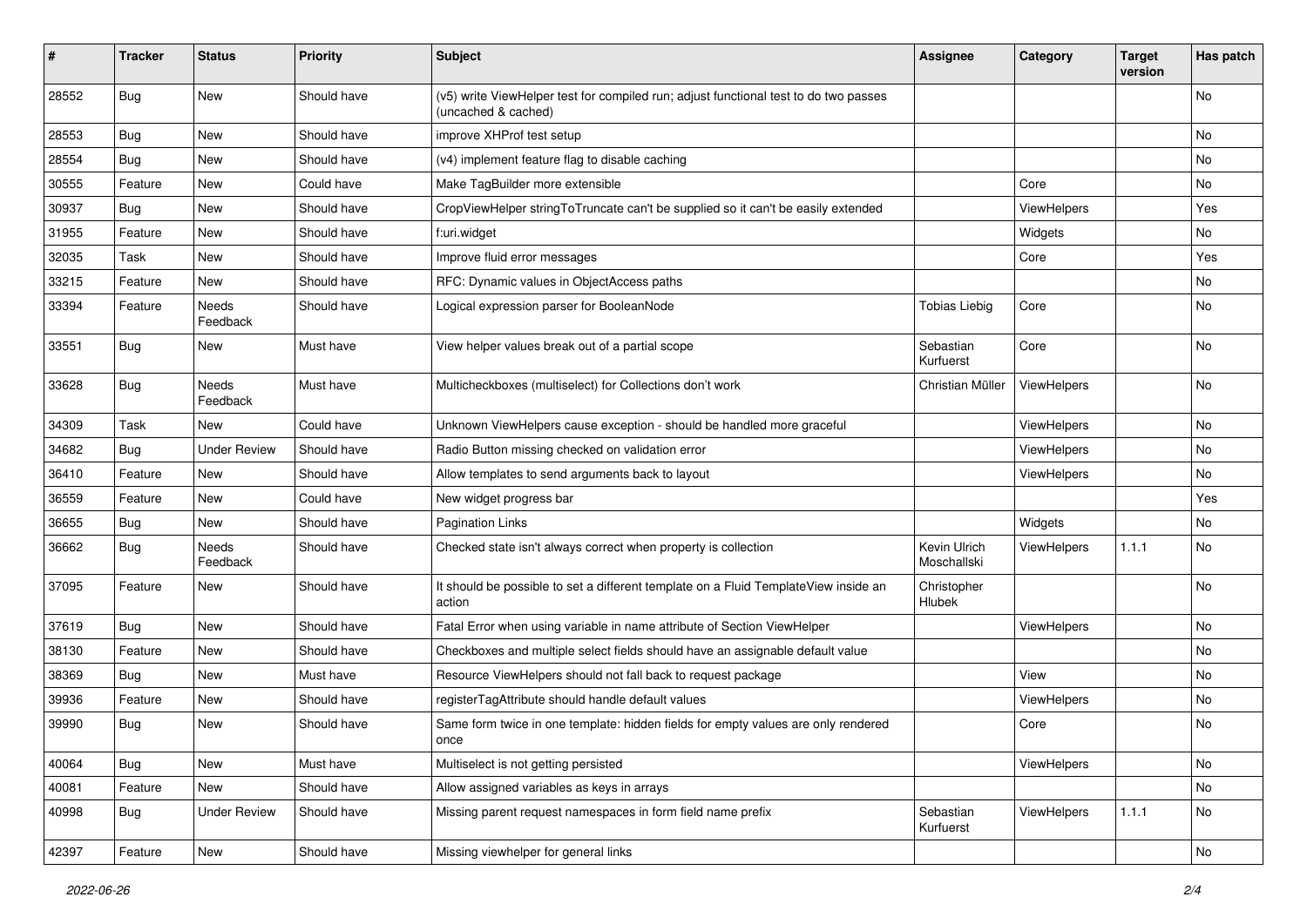| #     | <b>Tracker</b> | <b>Status</b>       | <b>Priority</b> | <b>Subject</b>                                                                        | <b>Assignee</b>       | Category    | <b>Target</b><br>version | Has patch |
|-------|----------------|---------------------|-----------------|---------------------------------------------------------------------------------------|-----------------------|-------------|--------------------------|-----------|
| 42743 | Task           | New                 | Should have     | Remove inline style for hidden form fields                                            |                       |             |                          | No        |
| 43071 | Task           | New                 | Should have     | Remove TOKENS for adding fallback teplates in B                                       |                       |             |                          | No        |
| 43072 | Task           | New                 | Should have     | Remove TOKENS for adding templates fallback in Backporter                             |                       | View        |                          | No        |
| 43346 | Feature        | <b>Under Review</b> | Should have     | Allow property mapping configuration via template                                     | Karsten<br>Dambekalns | ViewHelpers | 2.1                      | No        |
| 44234 | <b>Bug</b>     | <b>Under Review</b> | Should have     | selectViewHelper's sorting does not respect locale collation                          |                       | ViewHelpers | 2.1                      | No.       |
| 45153 | Feature        | New                 | Should have     | f:be.menus.actionMenuItem - Detection of the current select option is insufficient    |                       |             |                          | No        |
| 45345 | Feature        | Needs<br>Feedback   | Should have     | Easy to use comments for fluid that won't show in output                              |                       |             |                          |           |
| 45384 | Bug            | New                 | Must have       | Persisted entity object in widget-configuration cannot be deserialized (after reload) |                       | Widgets     | 2.0.1                    | No.       |
| 45394 | Task           | New                 | Should have     | Forwardport Unit test for standalone view                                             |                       | View        |                          | No        |
| 46091 | Task           | Needs<br>Feedback   | Should have     | Show source file name and position on exceptions during parsing                       |                       |             |                          | No        |
| 46257 | Feature        | <b>Under Review</b> | Should have     | Add escape sequence support for Fluid                                                 |                       | Core        |                          | No.       |
| 46289 | <b>Bug</b>     | Needs<br>Feedback   | Should have     | Enable Escaping Interceptor in XML request format                                     |                       | View        | 2.0.1                    | No        |
| 46545 | Feature        | New                 | Should have     | Better support for arrays in options of SelectViewHelper                              |                       |             |                          | No        |
| 47006 | <b>Bug</b>     | <b>Under Review</b> | Should have     | widget identifier are not unique                                                      |                       |             |                          | No        |
| 47669 | Task           | New                 | Should have     | FormViewHelper does not define the default request method                             |                       |             |                          | No        |
| 48355 | Feature        | New                 | Could have      | Assign output of viewhelper to template variable for further processing.              |                       |             |                          |           |
| 49038 | <b>Bug</b>     | New                 | Must have       | form select does not select the first item if prependOptionValue is used              |                       |             |                          | No        |
| 49600 | <b>Bug</b>     | <b>New</b>          | Should have     | f:form tag shown as a HTML on frontend                                                |                       | ViewHelpers |                          | No        |
| 49756 | Feature        | <b>Under Review</b> | Should have     | Select values by array key in checkbox viewhelper                                     |                       |             |                          | No        |
| 50888 | Bug            | Under Review        | Should have     | WSOD by changing name of section and if Fluid caches are generated                    |                       |             |                          | No        |
| 51100 | Feature        | <b>New</b>          | Must have       | Links with absolute URI should have the option of URI Scheme                          |                       | ViewHelpers |                          | No        |
| 51239 | <b>Bug</b>     | <b>Under Review</b> | Must have       | AbstractViewHelper use incorrect method signature for "\$this->systemLogger->log()"   | Adrian Föder          | Core        |                          | Yes       |
| 51277 | Feature        | New                 | Should have     | ViewHelper context should be aware of actual file occurrence                          |                       |             |                          | No        |
| 52419 | <b>Bug</b>     | New                 | Should have     | Wrong PHPDocs notation for default value inline f:translate viewhelper                |                       |             | 2.0                      | No        |
| 52536 | <b>Bug</b>     | <b>Under Review</b> | Should have     | Errorclass not set if no property-attribute set                                       |                       |             |                          |           |
| 52591 | <b>Bug</b>     | New                 | Should have     | The Pagination Widget broken for joined objects                                       |                       |             |                          | No        |
| 52640 | Feature        | <b>Under Review</b> | Should have     | Create an UnlessViewHelper as opposite to the IfViewHelper                            | Marc Neuhaus          |             |                          | No        |
| 53806 | Bug            | <b>Under Review</b> | Should have     | Paginate widget maximumNumberOfLinks rendering wrong number of links                  | Bastian<br>Waidelich  | Widgets     |                          | No        |
| 54195 | Task           | New                 | Should have     | Rename and move FormViewHelper's errorClass value, currently 'f3-form-error'          | Adrian Föder          | ViewHelpers |                          | No        |